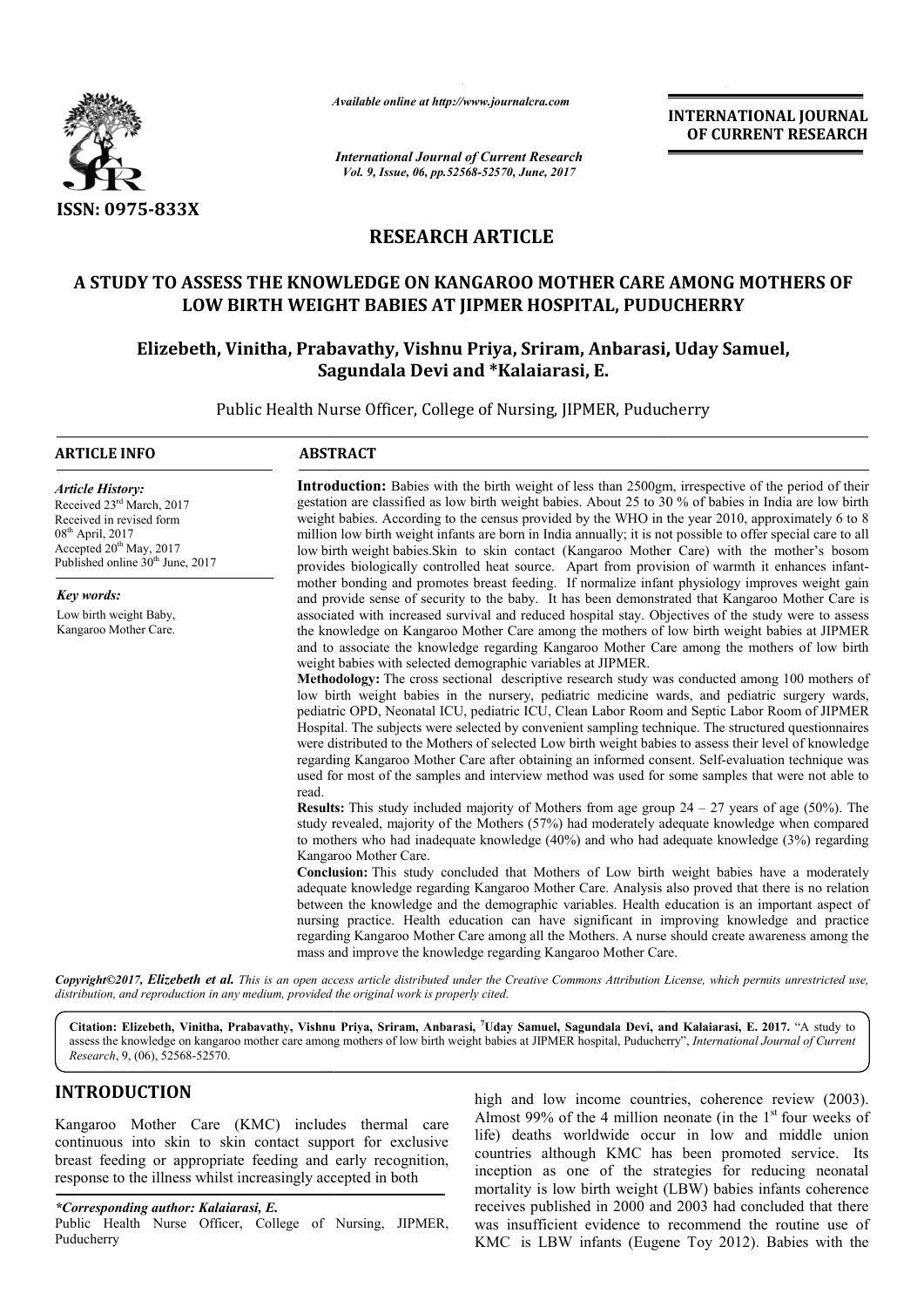birth weight of less than 2500gm, irrespective of the period of their gestation are classified as low birth weight babies. Approximately, in India alone; 6 to 8 million low birth weight infants are born annually. High incidence of low birth weight babies in our country is accounted for by a higher number of babies with intra uterine growth retardation rather than pre term babies. In the present circumstance, it is not possible to

offer special care to all low birth weight babies (AAP 2009). Birth weight is the single most important marker of adverse prenatal, neonatal and infantile outcome. Over 80% of all neonatal death in both the developed and developing countries. Low birth weight infants have 2-3 times increased risk of mortality due to infection compared to normal birth weight babies after controlling for all the confounding variables. The new developmental seaquake of birth asphyxia are three time in low birth weight babies compared to their normal weight counterpart small for dates babies may remain stunted throughout life leading to impaired physical work capacity. They are more vulnerable to develop atherosclerotic, coronary artery disease, hypertension and diabetes mellitus during adult life (AAP 2009). One of the most critical factors is the survival of low birth weight babies is satisfactory maintenance of their body temperature. A new born baby is physiologically homo thermal and is equipped with a thermostat in the hypothalamus but thermo regularity efforts are often insufficient in pre-term and low birth weight babies. If normal infant physiology improves weight gain and provide sense of security to the baby. Above all, it is likely to provide useful electromagnetic vibration of healing love and compassion from mother to infant. It has been demonstrated that kangaroo mother care is associated with increased survival and reduced hospital stay.

#### **Statement of the problem**

A study to assess the knowledge on kangaroo mother care among low birth weight baby's mothers at JIPMER, Puducherry.

# **Objectives**

- To assess the level of knowledge among the mothers of low birth weight babies regarding kangaroo mother care in JIPMER.
- To correlate the knowledge regarding Kangaroo Mother Care among the mothers of low birth weight babies with selected demographic variables in JIPMER.

# **Assumptions**

- Mothers of low birth weight babies may have less knowledge regarding kangaroo mother care.
- Knowledge of mothers of low birth weight babies in giving kangaroo mother care is influenced by various demographic variables.

# **MATERIALS AND METHODS**

The cross sectional descriptive research study was conducted among 100 mothers of low birth weight babies in the nursery, pediatric medicine wards, and pediatric surgery wards, pediatric OPD, Neonatal ICU, pediatric ICU, Clean Labor Room and Septic Labor Room of JIPMER Hospital. The subjects were selected by convenient sampling technique. The structured questionnaires were distributed to the Mothers of selected Low birth weight babies to assess their level of knowledge regarding Kangaroo Mother Care after obtaining an informed consent. Self-evaluation technique was used for most of the samples and interview method was used for some samples that were not able to read. Score interpretation was Inadequate knowledge =  $\leq 50\%$ , Moderate knowledge = 51-75%, Adequate knowledge  $=$  >75%

## **Criteria for selection of samples**

## **Inclusion criteria**

Low birth weight babies mothers:

- Who can understand & speak Tamil.
- Who are willing to participate in the study

## **Exlusion criteria**

Low birth weight babies mother:

- Who have any psychiatric illness.
- Who are deaf & dumb.

# **Ethics and consent**

After getting Human ethical committee clearance and permission from institution and respective units, informed consent has taken from parents of low birth weight babiess and the confidentiality has maintained. The investigator first established a rapport with the parents or care givers. The purpose of the study was explained. It was assured to them that all the data will be kept strictly confidential and used only for this study purpose and obtained the informed consent. Followed the ethical principles and data collection was started.

# **RESULTS**

**Table 1. Percentage distribution of demographic variables**

| S.No. | Demographic data      | Frequency (n)            | Percentage (%) |
|-------|-----------------------|--------------------------|----------------|
|       | Age                   |                          |                |
|       | a) $20 - 23$ yrs      | 41                       | 41%            |
|       | b) $24 - 27$ yrs      | 50                       | 50%            |
|       | c) $28 - 31$ yrs      | 9                        | 9%             |
| 2.    | Type of family        |                          |                |
|       | a) Joint              | 37                       | 37%            |
|       | b) Nuclear            | 63                       | 63%            |
| 3.    | Religion              |                          |                |
|       | a) Hindu              | 93                       | 93%            |
|       | b) Christian          | 3                        | 3%             |
|       | c) Muslim             | $\overline{\mathcal{L}}$ | 4%             |
| 4.    | Domicile              |                          |                |
|       | a) Rural              | 56                       | 56%            |
|       | b) Urban              | 44                       | 44%            |
| 5.    | Occupation            |                          |                |
|       | a) Non working        | 70                       | 70%            |
|       | b) Working            | 30                       | 30%            |
| 6.    | Income                |                          |                |
|       | a) $1000 - 5000$      | 78                       | 78%            |
|       | b) $6000 - 10000$     | 17                       | 17%            |
|       | c) Above 10000        | 5                        | 5%             |
| 7.    | Type of marriage      |                          |                |
|       | a) Consanguineous     | 27                       | 27%            |
|       | b) Non consanguineous | 73                       | 73%            |
| 8.    | No. of children       |                          |                |
|       | a) One                | 36                       | 36%            |
|       | b) Two                | 59                       | 59%            |
|       | c) Three              | 5                        | 5%             |